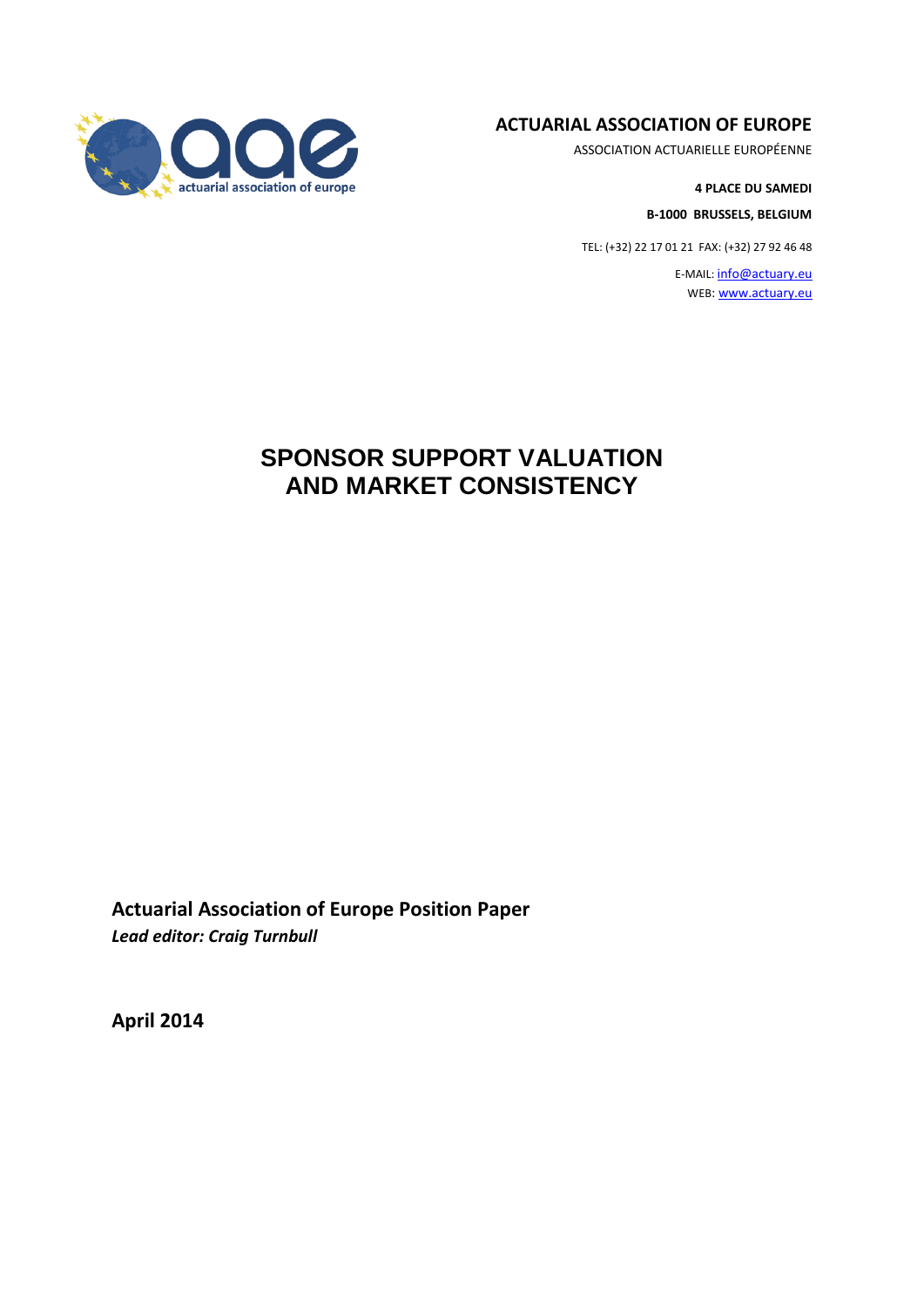# **Background**

The recent discussions and proposals on forming holistic balance sheets for IORPs have been explicit in their desire for a 'market-consistent' valuation basis to be used. However, some of the proposed methods for valuation of sponsor support have not been aligned with the basic properties of market-consistent valuation. This short note briefly discusses the fundamental properties of a market-consistent valuation approach and discusses how sponsor support valuation methods can be aligned with this property.

The discussion is deliberately non-mathematical. Some suggested reading is provided at the end of the note that can provide a more rigorous treatment of the topic.

# **What do actuaries mean when they say "market-consistent"?**

It is worth noting that European actuaries have been using the terminology of market-consistency extensively in actuarial practice over the last ten years or so in life insurance business. Marketconsistent liability valuation is a core element of the emerging Solvency II regulation, and has been part of UK insurance regulation since 2004. It is also used in some areas of global life insurance financial reporting (for example in parts of US GAAP; MCEV).

In these contexts, market-consistent valuation almost invariably involves the following actuarial practice:

- Use a risk-neutral stochastic model to project the cashflows of the asset or liability (in insurance, this is usually liabilities from long-term savings products such as with-profits policies). Note the model may not need to be implemented using a simulation model - an analytical valuation of the instrument could be derived from the specified stochastic process. But in practice, the life insurance liabilities are sufficiently complex that an accurate analytical valuation is not easily found and so simulation models are required.
- The projected risk-neutral cashflows of the instrument are discounted using risk-free interest rate term structures. The starting interest rate term structure could be observed from government bonds, but interest rate swaps are used in some circumstances. The longterm nature of the liabilities means that the part of the yield curve that can be observed from market prices usually needs to be extrapolated to longer maturities. There may also be an adjustment to the observable risk-free term structure that is made to allow for the illiquidity of the insurance liabilities.
- The stochastic model's volatility assumptions are calibrated to market prices that are sensitive to volatility such as equity options and interest rate swaptions. Again, the available market prices may not provide a term structure of volatility assumptions that is sufficiently long-term to be directly applicable to the insurance cashflows that are being valued. So again some extrapolation method is required.

The limited availability of relevant market prices means that, in essence, the actuary is trying to build a model that is 'not market-inconsistent' instead of finding the unique 'market-consistent' model. In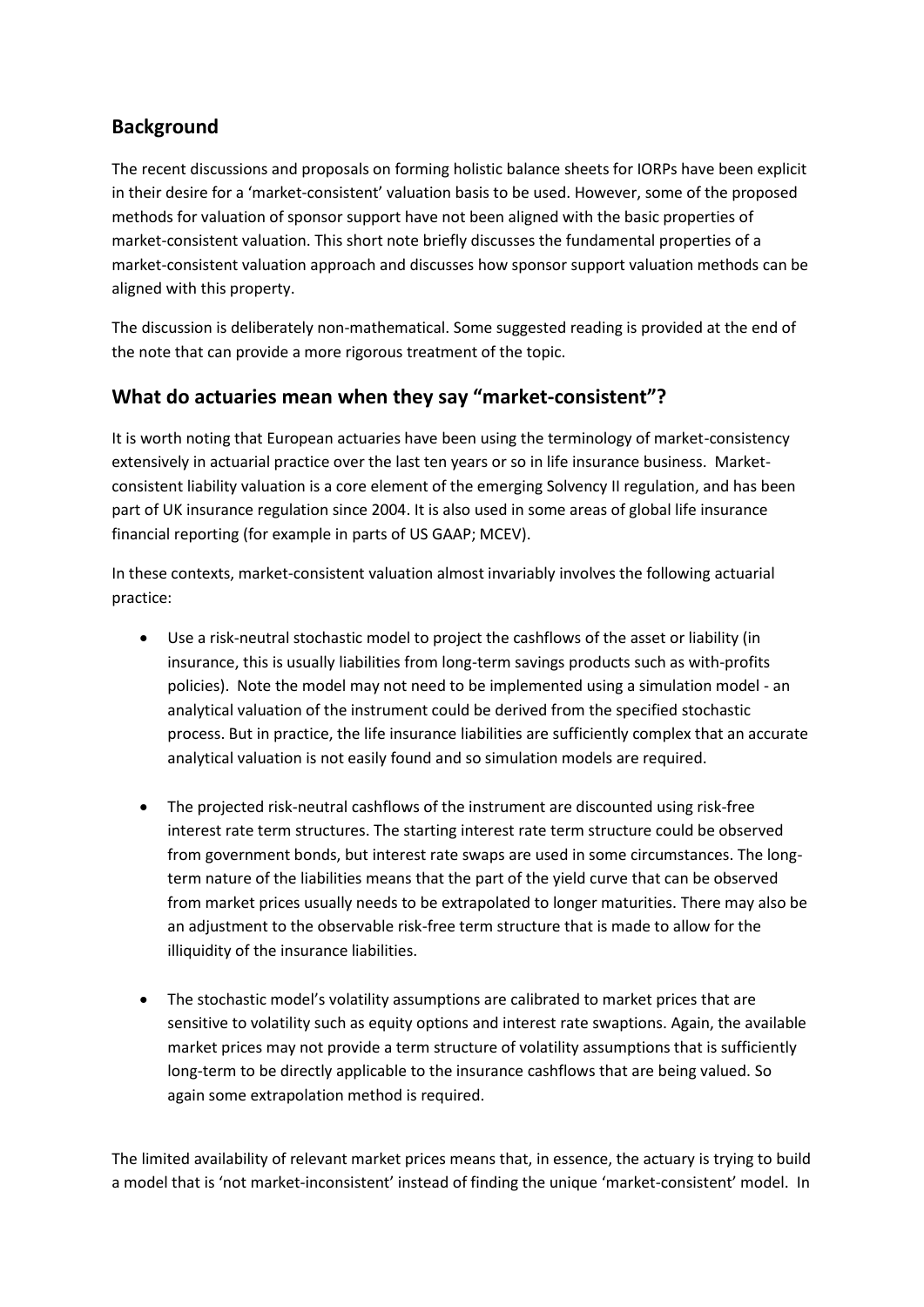order to demonstrate that the model is not market-inconsistent, a series of quantitative tests of the model output would be produced that show that the model produces valuations for elementary assets such as bonds that are consistent with the observed or assumed market prices.

### **Theoretical background of market-consistent valuation**

For cashflows that do not vary with market risk factors such as equity risk or credit risk, marketconsistent valuation simply involves calculating the expected cashflows of the instrument and discounting using a risk-free interest rate term structure that is observed in market prices of government bonds or interest rate swaps.

Market-consistent valuation gets more complex when the cashflows of the instrument are stochastic, particularly when the resultant cashflows are a function of market risk factors such as equity returns, credit spreads or changes in interest rates. In this case, the valuation of the cashflows must be risk-adjusted.

If the cashflows have a simple linear dependency on such market risk factors, then the risk adjustment is theoretically straightforward: we can calculate the (real-world) expected cashflows and discount them using a risk-adjusted discount rate that can be derived from the Capital Asset Pricing Model or one of its extensions.

In the case where the cashflows have a non-linear dependency on the market risk factors, then the valuation calculation becomes a lot harder. The non-linearity means that the 'Beta' of the instrument will not be constant through time, and it will vary continuously and stochastically as a function of how the market risk factors behave. As a result, we cannot directly apply CAPM-type logic to the market-consistent valuation.

But the work of the early 1970s of Black, Scholes and Merton pointed the way to a more general valuation method that could also be easily applied to non-linear cashflows. One of the general insights that emerged from this work was that a mathematically simpler approach to finding the market-consistent value was to risk-adjust the probability measure that was used in the valuation, instead of risk-adjusting the discount rate. Specifically, a risk-free term structure exactly like the one that is used for valuing non-risky cashflows could be used in the valuation of risky non-linear cashflows by making an appropriate change to the probability measure that the cashflows are projected in: that is, by projecting in a risk-neutral world where all risky assets have an expected return equal to the risk-free rate, the market-consistent value can be assessed as the expected value of the cashflow discounted at the risk-free rate.

This risk-neutral concept is purely a mathematical convenience. The validity of the resultant valuation does not rely on the risk-neutral condition being 'true'. It is simply more mathematically convenient than finding the market-consistent discount function to apply to non-linear cashflows. Indeed, we can turn this logic on its head and use a real-world probability measure in the valuation, and use the ratio of risk-neutral to real-world probability densities to adjust the discount function (at every part of the probability space in which the cashflows can arise). This is called the State Price Deflator approach. It will give exactly the same answer as the risk-neutral approach. Actuaries have at times been attracted to this approach as it uses real-world probabilities. But the vast majority of market-consistent valuations undertaken by actuaries around the globe today use the risk-neutral